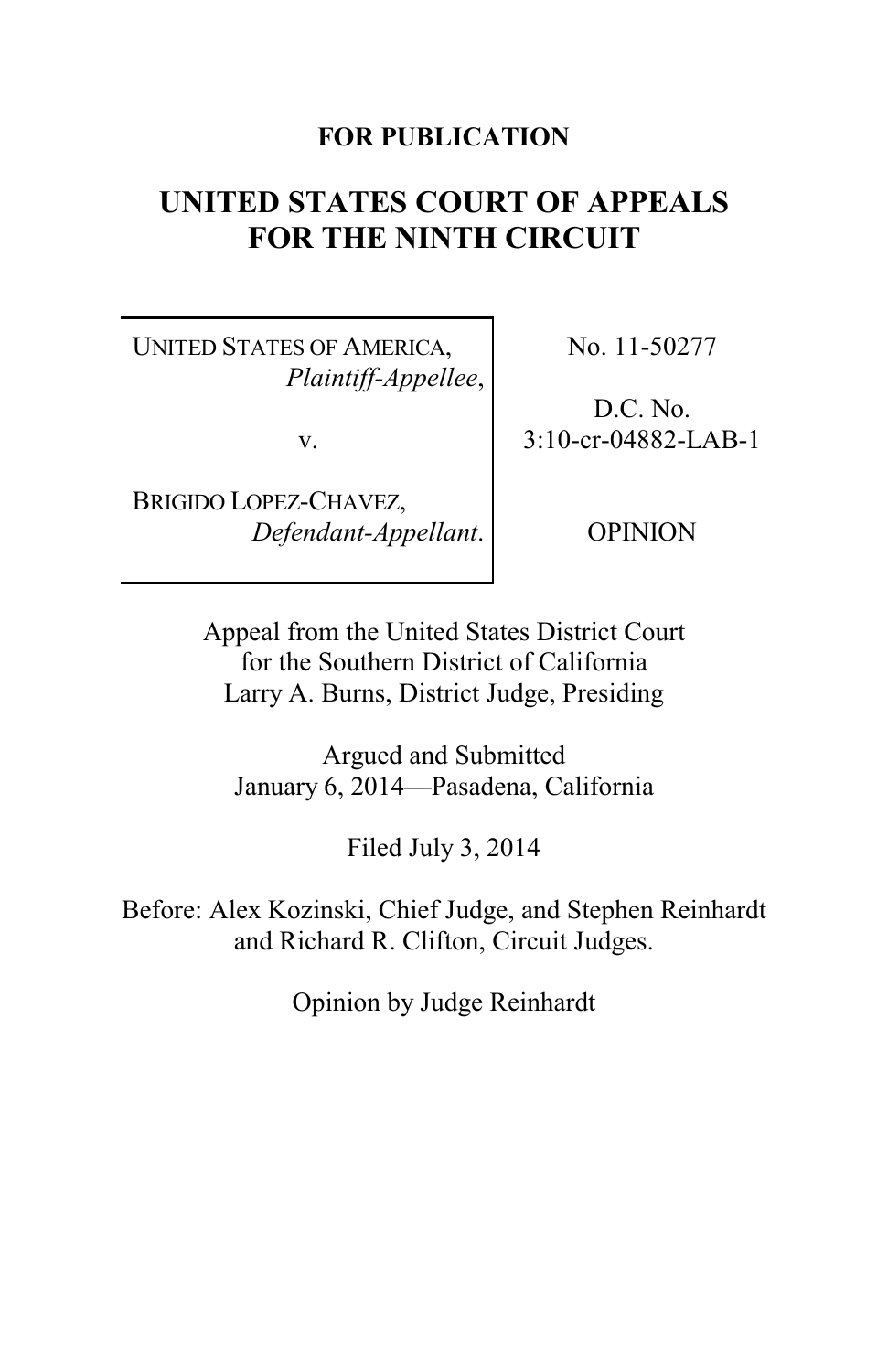# **SUMMARY\***

# **Criminal Law**

The panel reversed a criminal judgment and remanded for dismissal of an indictment charging illegal reentry under 8 U.S.C. § 1326 in a case in which Brigido Lopez-Chavez argued that his attorney in the immigration proceedings provided ineffective assistance of counsel.

The panel held that Lopez-Chavez received ineffective assistance of counsel, where his attorney (1) conceded removability based on Lopez-Chavez's prior conviction for possession of marijuana with intent to deliver under Missouri Revised Statutes § 195.211, which covers conduct that may fit under either the felony or the misdemeanor provisions of the Controlled Substances Act; and (2) failed to pursue appellate proceedings that the BIA had announced could result in a holding that Lopez-Chavez's conviction did not constitute a removable offense. The panel held that counsel's conduct prevented Lopez-Chavez from reasonablypresenting his case, rendered the proceedings fundamentally unfair, and resulted in prejudice.

**<sup>\*</sup>** This summary constitutes no part of the opinion of the court. It has been prepared by court staff for the convenience of the reader.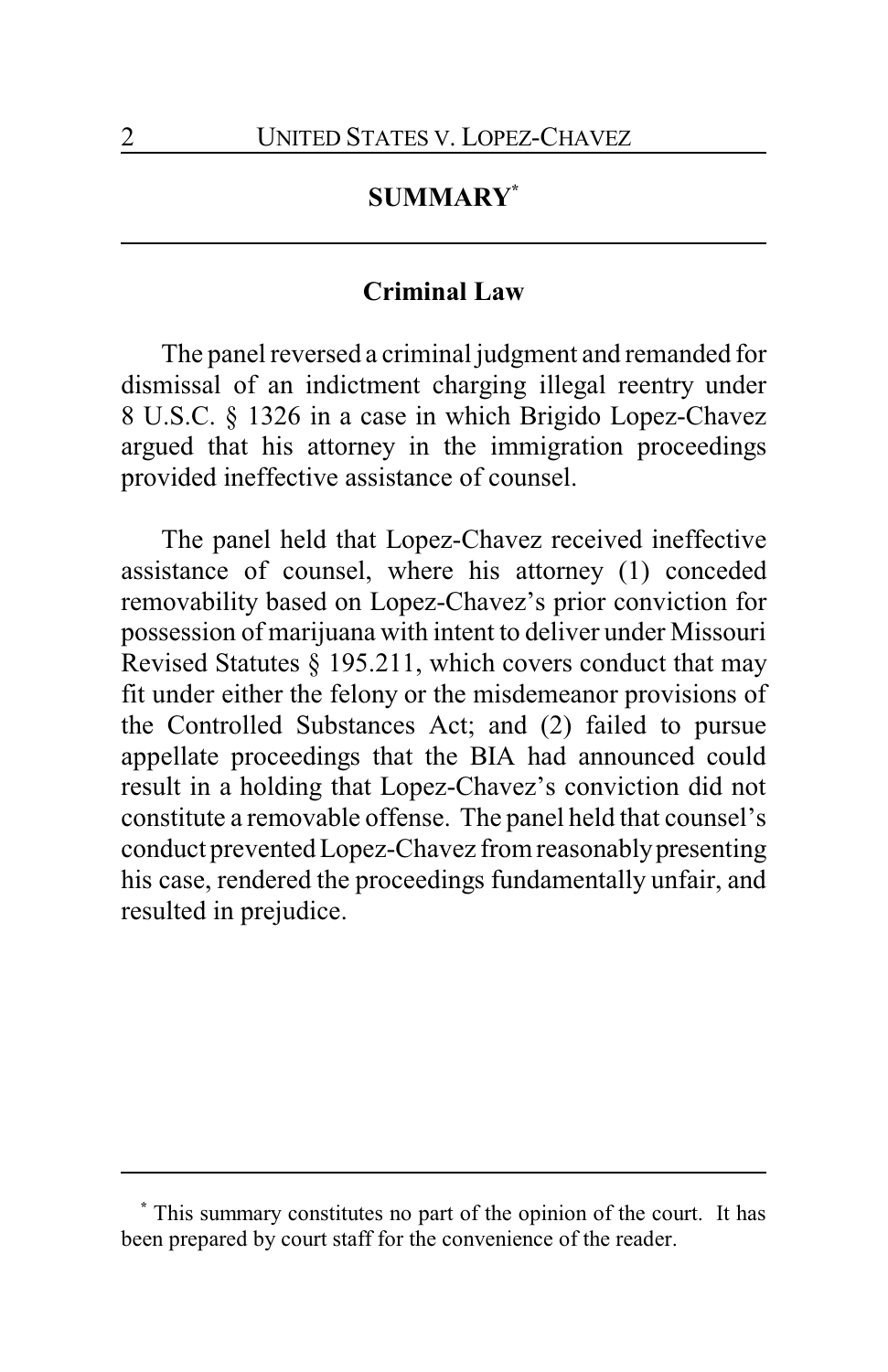# **COUNSEL**

Harini P. Raghupathi, Federal Defenders of San Diego, San Diego, California, for Defendant-Appellant.

Mark R. Rehe (argued), Assistant United States Attorney; Laura E. Duffy, United States Attorney; Bruce R. Castetter, Assistant United States Attorney, San Diego, California, for Plaintiff-Appellee.

# **OPINION**

# REINHARDT, Circuit Judge:

Brigido Lopez-Chavez challenges his conviction for criminal reentry by making a collateral attack on his underlying removal order. He argues that his attorney in the immigration proceedings provided ineffective assistance of counsel in erroneously conceding his removability, failing to appeal the removal order to the Board of Immigration Appeals ("BIA"), and failing to petition the Seventh Circuit for review. He asserts that counsel's ineffective performance was prejudicial because Lopez-Chavez's state crime of conviction—possession of marijuana with intent to deliver under Missouri Revised Statutes § 195.211—did not constitute an aggravated felony under the Immigration and Nationality Act ("INA"). We hold that Lopez-Chavez received ineffective assistance of counsel throughout the immigration proceedings, that he was deprived of his right to due process, that the proceedings were fundamentally unfair, and that the indictment for criminal reentry must be dismissed.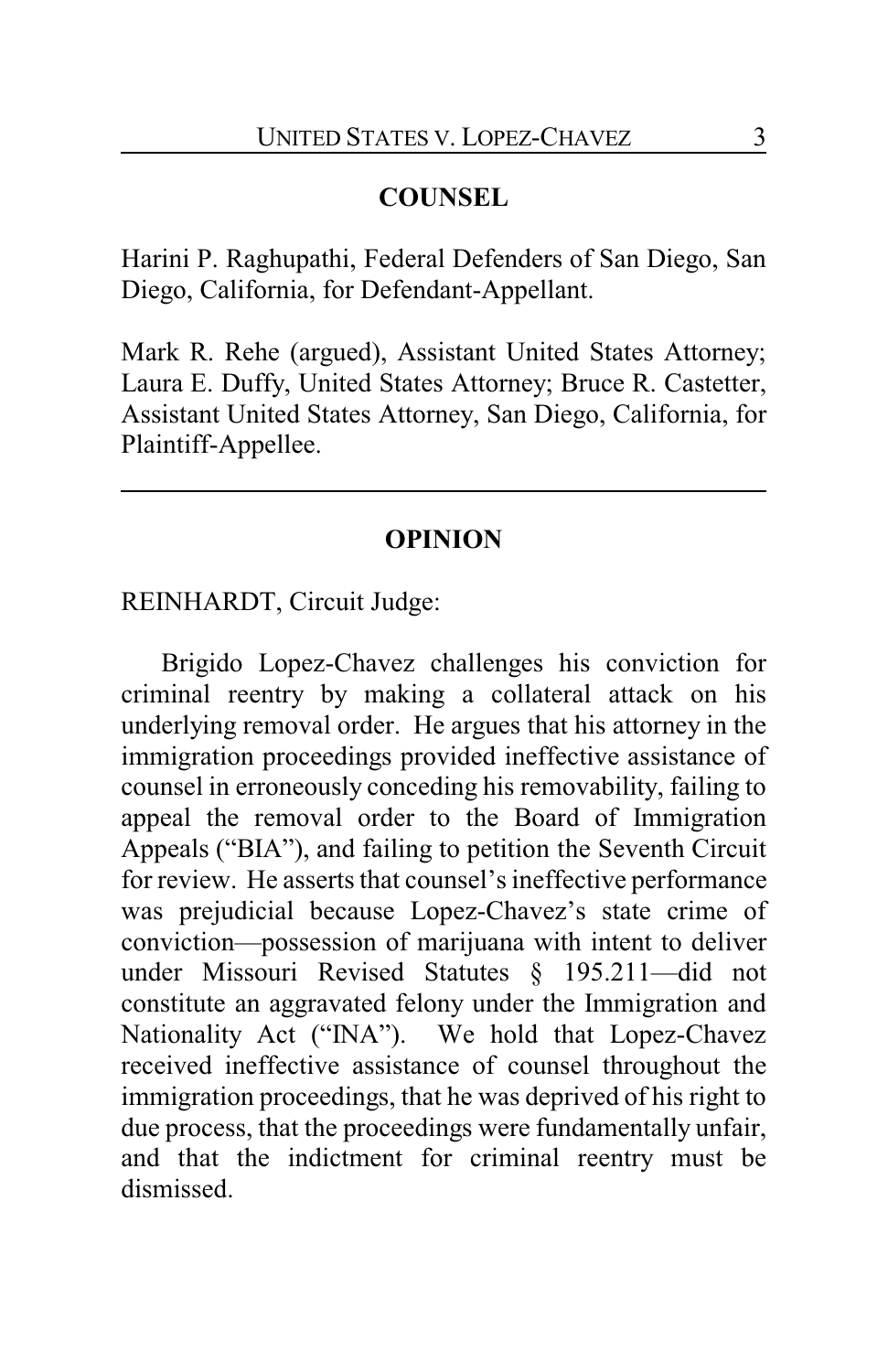## **I.**

Brigido Lopez-Chavez is the son of a seasonal agricultural laborer who originally came to work in the United States through the Bracero Program. In 1984, when his father began to have health problems and could no longer endure the physically demanding work in the fields, Lopez-Chavez came to Live Oak, California, and worked picking lemons, cherries, apples, strawberries, grapes, and lettuce, in order to help support his family. In 1986, Lopez-Chavez moved to St. Louis, Missouri, where he worked as a busboy and then a prep cook in a Chinese restaurant. On December 1, 1990, Lopez-Chavez became a legal permanent resident. He paid taxes and purchased a mobile home but was still able to send money home to his parents in Mexico to which his father had returned. Lopez-Chavez also helped his sister and her family and his brother and his family settle into St. Louis and find employment.

On February 7, 2003, Lopez-Chavez was convicted of possessing marijuana with intent to deliver under Missouri Revised Statutes § 195.211. He received a sentence of 90 days with work release authorization and five years probation. On June 13, 2003, he was issued a Notice to Appear ("NTA") that set forth five factual allegations: (1) Lopez-Chavez was not a citizen or national of the United States, (2) he was a native and citizen of Mexico, (3) he entered the country without inspection, (4) he adjusted to the status of Legal Permanent Resident in 1990, and (5) he was convicted for the offense of "Possession with Intent to Deliver a Controlled Substance, a Class B Felony, in violation of Section 195.211" of the Missouri Revised Statutes. On the basis of those allegations, he was charged as being removable under INA  $\S$  237(a)(2)(A)(iii) as having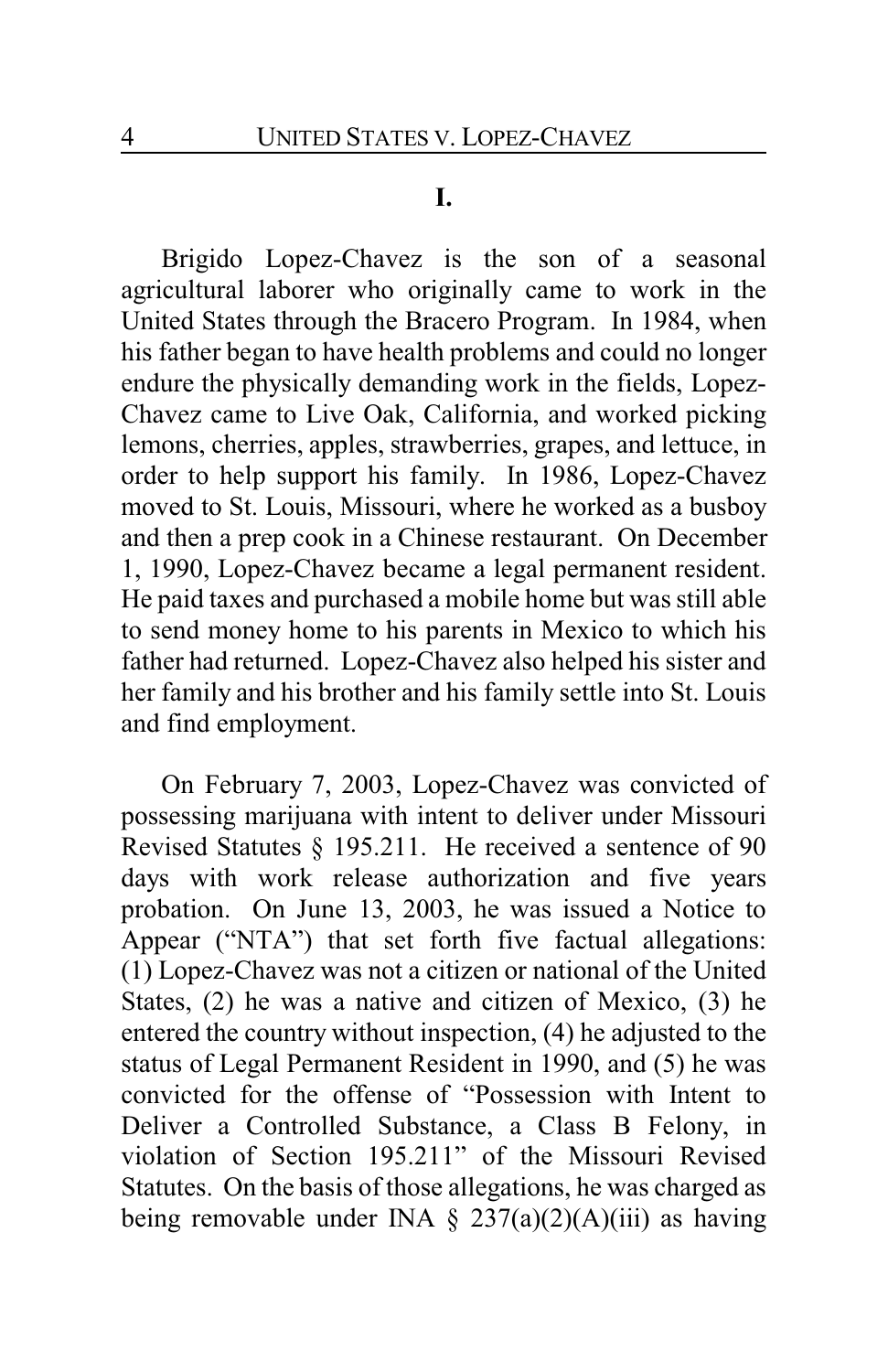"been convicted of an aggravated felony as defined in Section  $101(a)(43)(B)$  of the Act, an offense relating to the illicit trafficking in a controlled substance, as described in section 102 of the Controlled Substances Act, including a drug trafficking crime, as defined in section 924(c) of Title 18, United States Code."

Attorney Pari Sheth entered an appearance as Lopez-Chavez's counsel. Before the removal hearing had taken place, Sheth inexplicably filed a "motion to reopen and for a stay of deportation proceedings pending a bond hearing." At the removal hearing, Sheth conceded all five factual allegations of the NTA. When the Immigration Judge ("IJ") asked for a response to the charge that Lopez-Chavez had been convicted of an aggravated felony, Sheth and the IJ had the following exchange:

> IJ: And charge? (long pause) Yes, I'm still waiting.

> PS: Right. He admits to part of it. Denies part of it.

> IJ: Well there's only one part really that, and that is that after admission you have been convicted as a aggravated, of an aggravated felony under  $101(a)43(b)$ . That's it.

PS: Okay. You're right sir.

IJ: So I don't see how it's divisible really.

 $PS:$  He admits it.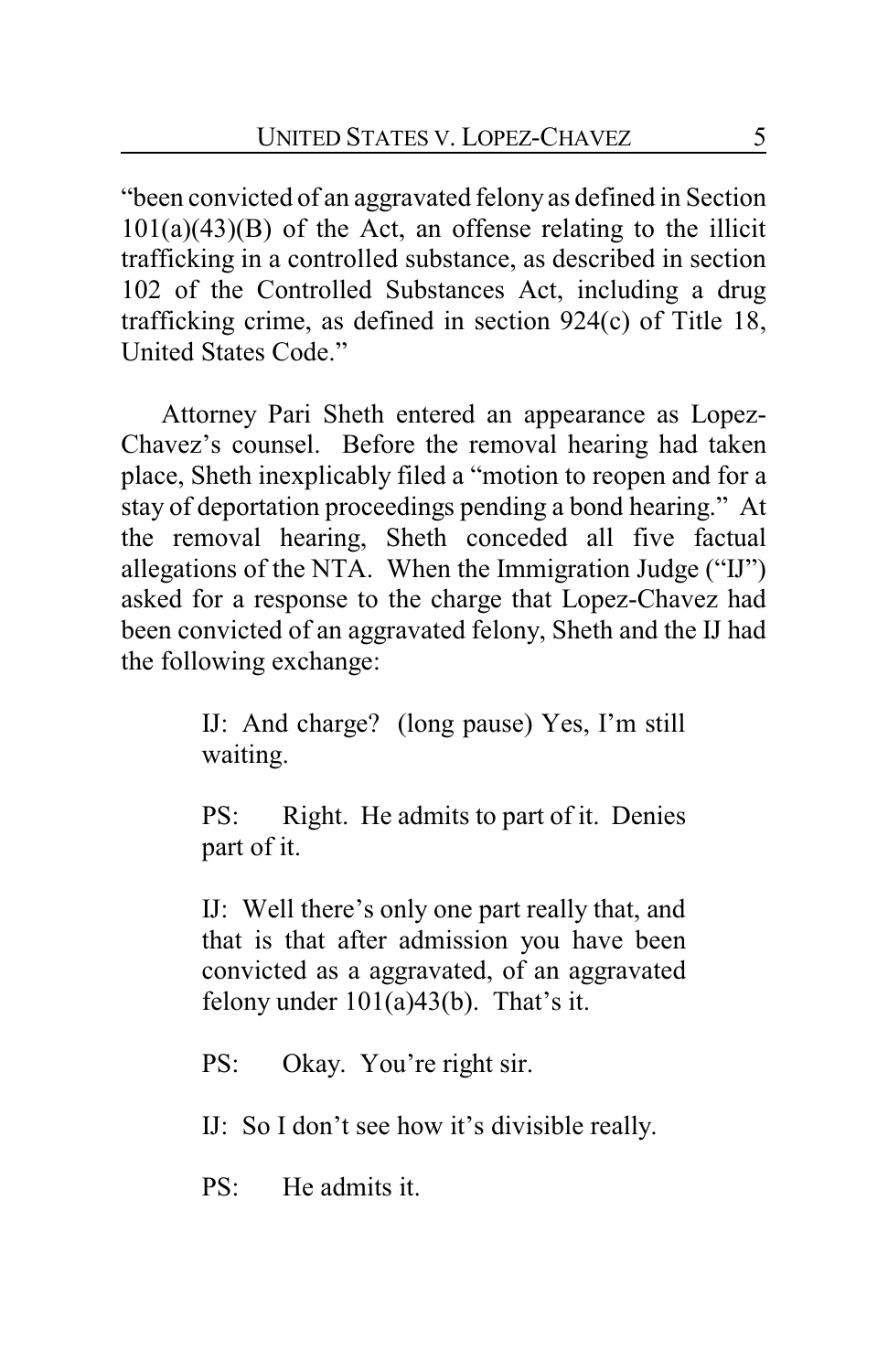IJ: Okay. I find I agree. I find that the respondent is removable as charged.

Sheth reserved Lopez-Chavez's right to appeal, but did not file an appeal of the removal order with the BIA, nor did he petition the Court of Appeals for the Seventh Circuit for review;**<sup>1</sup>** finally, he did not discuss with Lopez-Chavez the possibility of challenging the aggravated felony charge. Lopez-Chavez was deported on August 1, 2003.

On September 30, 2010, Lopez-Chavez was arrested at the San Ysidro, California, Port of Entry, pedestrian facility, where he had attempted to elude inspection. He was indicted for attempted reentry under 8 U.S.C. § 1326(a) and (b) and illegal entry under 8 U.S.C. § 1325. Lopez-Chavez moved to dismiss the illegal reentry charge by collaterally attacking the underlying removal order. He argued that his removal was invalid, and in violation of his right to due process, because his immigration attorney had provided ineffective assistance throughout the removal proceedings and because the state conviction for possession with intent to deliver did not constitute an aggravated felony under the INA. The district judge denied the motion. Lopez-Chavez pleaded guilty to count one, the attempted reentry charge, reserving the right to appeal the district court's denial of his motion to dismiss the

**<sup>1</sup>** Although the Notice to Appear orders Lopez-Chavez to appear at a St. Louis address, the Order of the Immigration Judge was issued from Chicago, Illinois. "The petition for review shall be filed with the court of appeals for the judicial circuit in which the immigration judge completed the proceedings."  $8 \text{ U.S.C. } §$  1252(b)(2). Here, the proceedings were completed in Chicago, Illinois, as shown on the Order of the Immigration Judge recording the order of removal. The parties agree that Seventh Circuit law would have applied had Lopez-Chavez appealed the removal order to the BIA and then to the appropriate circuit.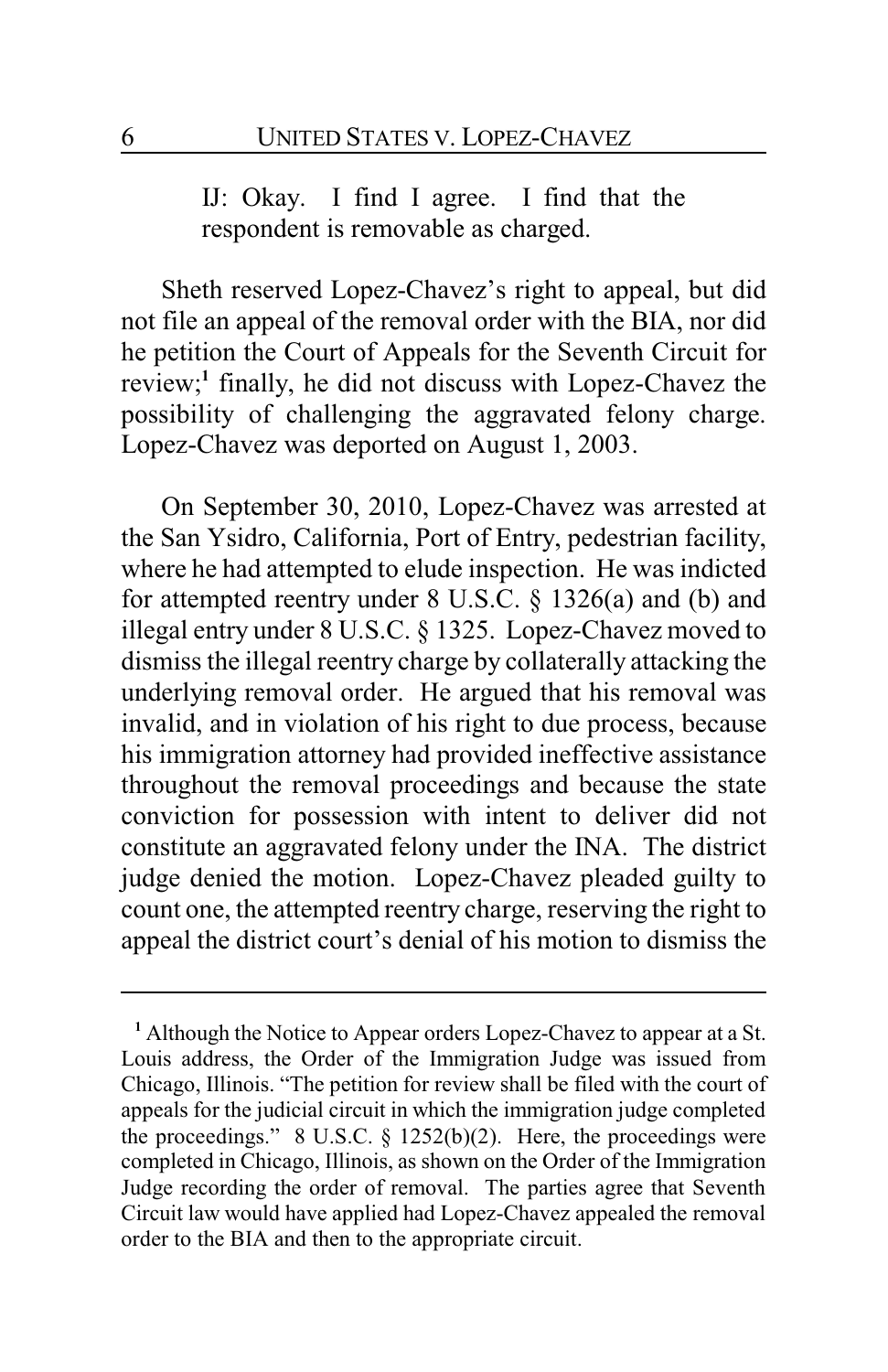indictment based on an invalid deportation. Lopez-Chavez appeals.

#### **II.**

"We review de novo the district court's denial of a motion to dismiss an 8 U.S.C. § 1326 indictment when the motion to dismiss is based on alleged due-process defects in the underlying deportation proceeding." *United States v. Moriel-Luna*, 585 F.3d 1191, 1196 (9th Cir. 2009).

#### **III.**

"Because the underlying removal order serves as a predicate element of an illegal reentry offense under § 1326, a defendant charged with that offense may collaterally attack the removal order under the due process clause." *United States v. Reyes-Bonilla*, 671 F.3d 1036, 1042 (9th Cir. 2012) (quoting *United States v. Pallares-Gallan*, 359 F.3d 1088, 1095 (9th Cir. 2004)). In order to prevail on such an attack, a defendant must show, among other things,**<sup>2</sup>** that the removal was "fundamentally unfair." 8 U.S.C. § 1326(d)(3). A removal is "fundamentally unfair" if the defendant's due process rights were violated in the removal proceedings and he suffered prejudice as a result. *United States v. Ubaldo-Figueroa*, 364 F.3d 1042, 1048 (9th Cir. 2004).

**<sup>2</sup>** Under 8 U.S.C. § 1326(d), an alien may not collaterally attack the deportation unless: "(1) the alien exhausted any administrative remedies that may have been available to seek relief against the order; (2) the deportation proceedings at which the order was issued improperly deprived the alien of the opportunity for judicial review; and (3) the entry of the order was fundamentally unfair." *See also United States v. Ubaldo-Figueroa*, 364 F.3d 1042, 1048 (9th Cir. 2004).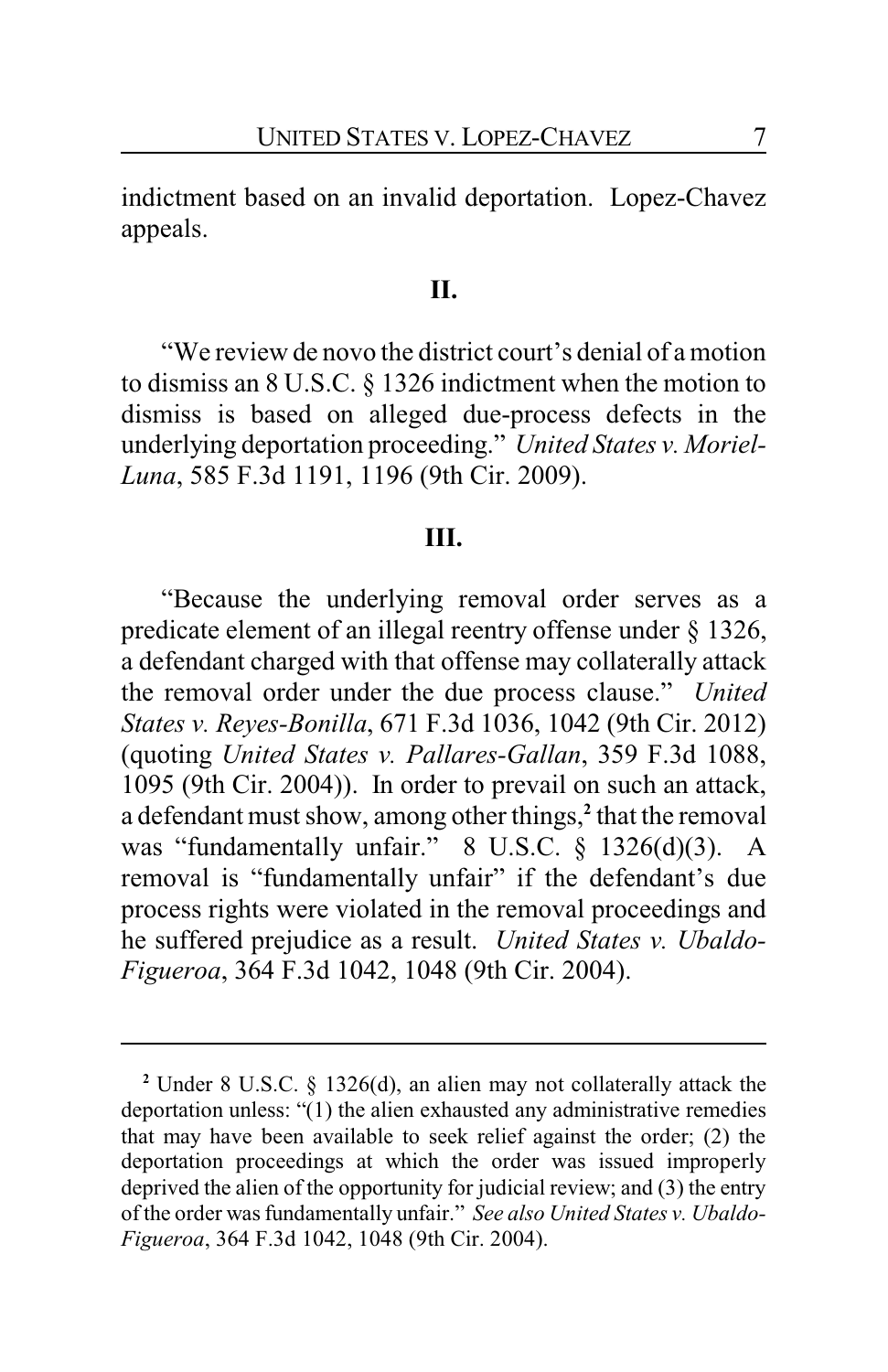In his motion to dismiss the indictment, Lopez-Chavez argued that the removal was fundamentally unfair because he received ineffective assistance of counsel throughout the removal proceedings and because his state crime of conviction was not an aggravated felony as defined in federal law. The district court denied the motion. We agree with Lopez-Chavez that his due process rights were violated in the removal proceedings, that he suffered prejudice as a result, that the removal order was fundamentally unfair, and that the indictment must be dismissed.

### **A**

To determine whether Lopez-Chavez received ineffective assistance of counsel, we first consider the question whether his state crime of conviction—possession of a controlled substance with intent to deliver, a violation of Missouri Revised Statutes § 195.211—had been held to be an aggravated felony under the INA at the time of the immigration proceedings. We then examine the question whether his counsel rendered ineffective assistance of counsel in conceding that Lopez-Chavez was convicted of an aggravated felony under the INA and whether counsel's performance resulted in prejudice that rendered his removal fundamentally unfair.

Lopez-Chavez was charged as removable on the ground of having "been convicted of an aggravated felony as defined in Section  $101(a)(43)(B)$ " of the INA. To determine whether Lopez-Chavez's conviction qualifies as an aggravated felony, we look "to whether 'the state statute defining the crime of conviction' categorically fits within the 'generic' federal definition of a corresponding aggravated felony." *Moncrieffe v. Holder*, 133 S. Ct. 1678, 1684 (2013) (quoting *Gonzales v.*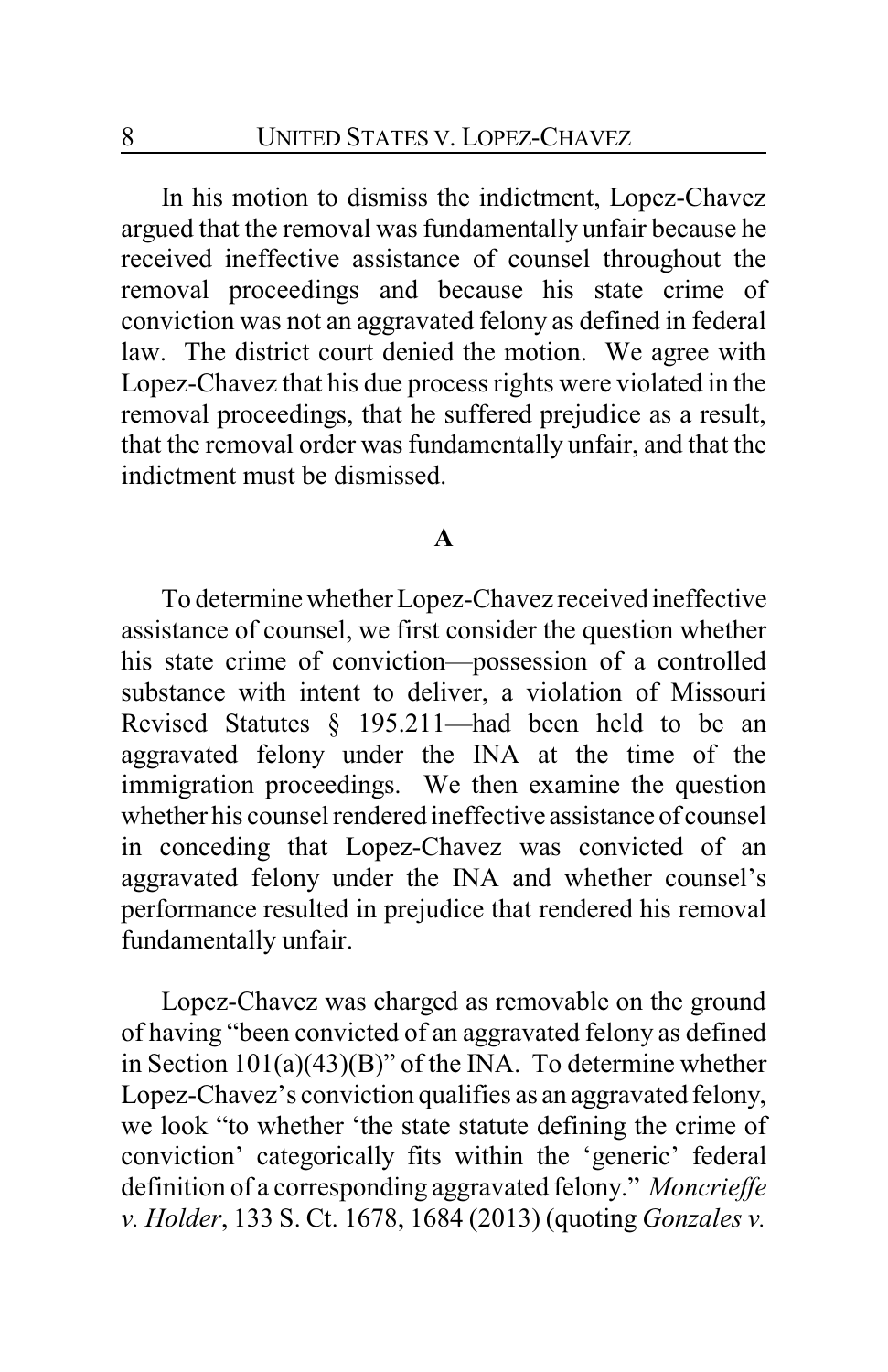*Duenas-Alvarez*, 549 U.S. 183, 186 (2007)). "[A] state offense is a categorical match with a generic federal offense only if a conviction of the state offense 'necessarily' involved facts equating to the generic federal offense." *Id.* (citing *Shepard v. United States*, 544 U.S. 13, 24 (2005) (plurality opinion) (alterations and internal quotation marks omitted)).

The Controlled Substances Act treats possession of marijuana with intent to distribute as a felony, except that "distributing a small amount of marihuana for no remuneration" is a misdemeanor. 21 U.S.C.  $\S$  841(a) & (b); *Moncrieffe*, 133 S. Ct. at 1685–86.**<sup>3</sup>** Missouri Revised Statutes § 195.211,**<sup>4</sup>** however, criminalizes conduct that may

**4** The statute states in relevant part:

1. [I]t is unlawful for any person to distribute, deliver, manufacture, produce or attempt to distribute, deliver, manufacture or produce a controlled substance or to possess with intent to distribute, deliver, manufacture, or produce a controlled substance.

. . . .

3. Any person who violates or attempts to violate this section with respect to any controlled substance except five grams or less of marijuana is guilty of a class B felony. 4. Any person who violates this section with respect to

<sup>&</sup>lt;sup>3</sup> "Sharing a small amount of marijuana for no remuneration, let alone possession with intent to do so, does not fit easily into the everyday understanding of trafficking, which ordinarily means some sort of commercial dealing." *Moncrieffe*, 133 S. Ct. at 1693 (internal citation and quotation marks omitted).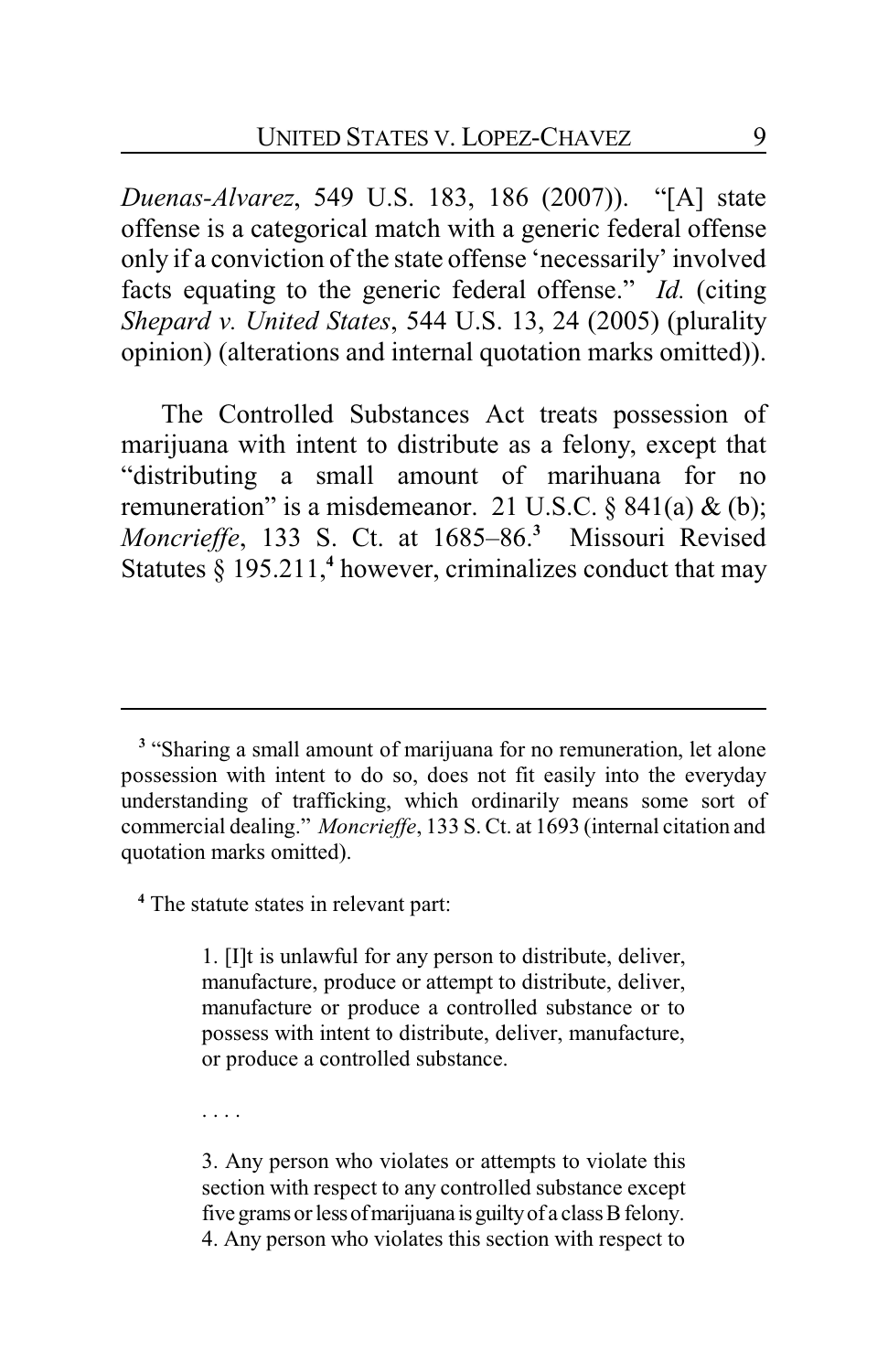fit under either the felony or the misdemeanor provisions of the Controlled Substances Act, because convictions under the Missouri statute can involve small amounts of marijuana distributed for no remuneration; yet all the conduct prohibited by the Missouri statute constitutes a felony under state law. *See, e.g.*, *State v. Kellner*, 103 S.W.3d 363, 365–66 (Mo. Ct. App. 2003) (distribution includes being in possession of a substance and giving it to another person); *State v. Lawson*, 232 S.W.3d 702, 705 & n.5 (Mo. Ct. App. 2007) (to show intent to distribute, the state need not show that a defendant was dealing drugs but that he "had the intent merely to give or otherwise transfer [the substance] to someone else"); *State v. Hairston*, 268 S.W.3d 471, 473, 476 (Mo. Ct. App. 2008) (conviction for intent to distribute small amount (24.74 grams) of marijuana). Thus, Lopez-Chavez's statute of conviction, the Missouri statute, covers conduct included in the misdemeanor provisions of the Controlled Substances Act, as well as conduct that falls within its felony provisions.

At the time of Lopez-Chavez's removal proceedings in 2003, there was a circuit split as to whether a conviction that is treated as a felony under state law but as a misdemeanor under federal law can be treated as an aggravated felony under the Controlled Substances Act. *Lopez v. Gonzales*, 549 U.S. 47, 53 (2006); *see also Cazarez-Gutierrez v. Ashcroft*, 382 F.3d 905, 910 (9th Cir. 2004). The Second and Third Circuits, joined shortly thereafter by the Ninth Circuit, applied the rule adopted by the Supreme Court in *Lopez* and central to *Moncrieffe*. *Aguirre v. INS*, 79 F.3d 315, 317 (2d

Mo. Rev. Stat. § 195.211.

distributing or delivering not more than five grams of marijuana is guilty of a class C felony.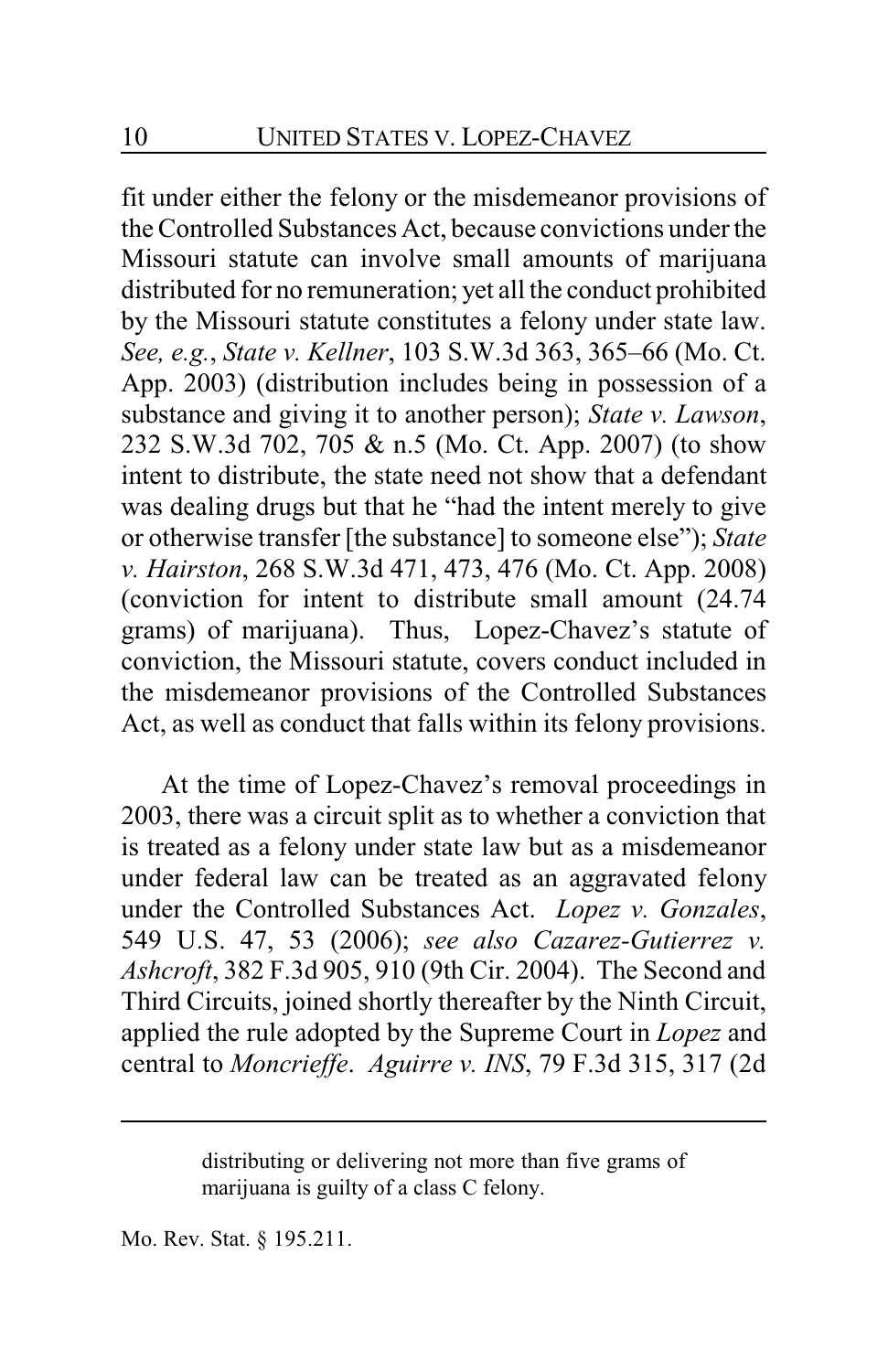Cir. 1996); *Gerbier v. Holmes*, 280 F.3d 297, 312 (3d Cir. 2002); *Cazarez-Gutierrez*, 382 F.3d at 910 (9th Cir. 2004); *see also In re Yanez-Garcia*, 23 I. & N. Dec. 390, 394–96 (BIA 2002) (en banc). The *Lopez/Moncrieffe* rule holds that "[u]nless a state offense is punishable as a federal felony it does not count" as a felony punishable under the Controlled Substances Act. *Lopez*, 549 U.S. at 55. In other words, "to satisfy the categorical approach, a state drug offense must meet two conditions: It must 'necessarily' proscribe conduct that is an offense under the [Controlled Substances Act] and the [Controlled Substances Act] must 'necessarily' prescribe felony punishment for that conduct." *Moncrieffe*, 133 S. Ct. at 1685. In contrast, several other circuits, including the Fifth Circuit, had concluded that a drug offense that is punishable under the Controlled Substances Act is an aggravated felony under the INA so long as it is a felony under state law. *United States v. Hernandez-Avalos*, 251 F.3d 505, 508 (5th Cir. 2001); *see also Yanez-Garcia*, 23 I. & N. Dec. at 395.

In the face of this conflicting circuit law, in 2002 the BIA adopted a bifurcated rule in its precedential decision *In re Yanez-Garcia.* Where a circuit had spoken, it would use the rule of the circuit. 23 I.  $\&$  N. Dec. at 396–97. Where a circuit had not spoken, it would apply the Fifth Circuit rule, i.e., "a state drug offense that is classified as a felony under the law of the convicting state [is permitted] to qualify as a felony under the [Controlled Substances Act] even if it could only be punished as a misdemeanor under federal law." *Id.* at 395. If a circuit subsequently spoke, however, the BIA held that on remand it would apply whatever rule the circuit adopted. *See id.* at 396–98; *see also, e.g.*, *In re Harris*, A41- 660–573, 2006 WL 2803374, at \*1 (BIA July 25, 2006) (unpublished) (remanding case to the IJ to apply the Seventh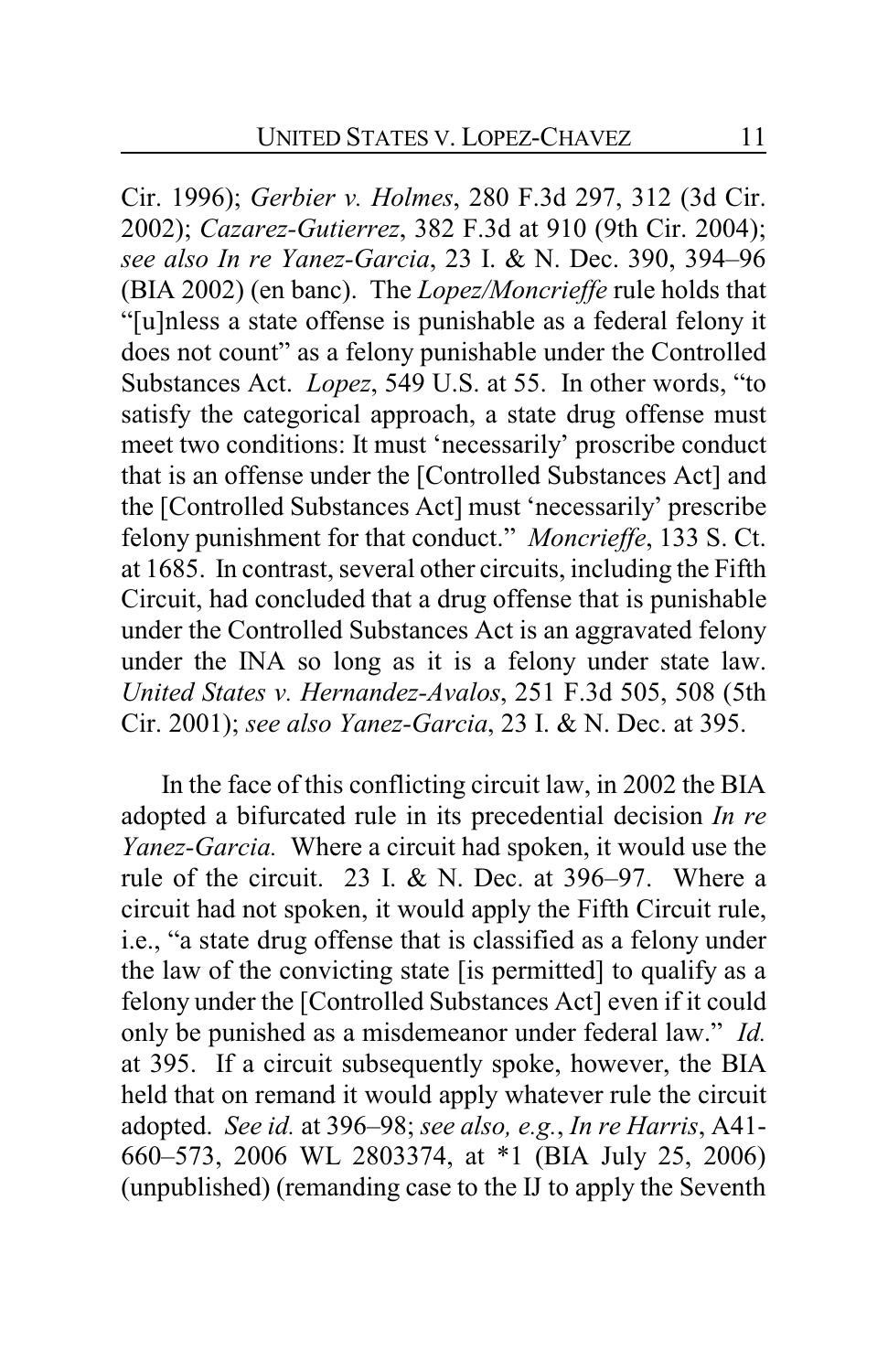Circuit's rule after it had spoken in *Gonzales-Gomez v. Achim*, 441 F.3d 532 (7th Cir. 2006) (Posner, J.)).

When Lopez-Chavez's hearing before the IJ commenced, the Seventh Circuit had not yet decided the question that divided the circuits, although it would do so soon thereafter. *See Garcia v. Ashcroft*, 394 F.3d 487, 490 (7th Cir. 2005) (noting that the question remained open). Thus, although an IJ in the Seventh Circuit was bound to follow the BIA's default rule, an alien had a clear path to a contrary ruling by petitioning the Seventh Circuit for review. In short, in 2003 the BIA would apply the default rule to an appeal filed within the Seventh Circuit but the ruling would become effective only if the alien failed to petition the Seventh Circuit for review or otherwise failed to obtain a favorable decision from that court as to the rule to be applied. In fact, in 2006, only three years after Lopez-Chavez's removal hearing, an alien did petition the Seventh Circuit, which unhesitatingly adopted the rule followed by the Second, Third, and Ninth Circuits (and later the Supreme Court), and remanded the petition to the BIA for the application of that rule. *Gonzales-Gomez*, 441 F.3d at 533. Upon receiving the remand from the Seventh Circuit, the BIA in accordance with *Yanez-Garcia* vacated its holding and applied the newly adopted Seventh Circuit rule to the petitioner. *In re Gonzalez-Gomez*, No. A73 360 554 (BIA May 8, 2007) (unpublished). Specifically, the Seventh Circuit held that a state-law felony that is punished as a misdemeanor by federal law is not an aggravated felony for purposes of the INA. *Gonzales-Gomez v. Achim*, 441 F.3d at 533. In other words, the Seventh Circuit adopted the rule ultimately adopted by the Supreme Court in *Lopez*, 549 U.S. at 55, and rejected the rule that the IJ had applied in Lopez-Chavez's case. The court explained that the BIA's position was "inconsistent with the interest in uniform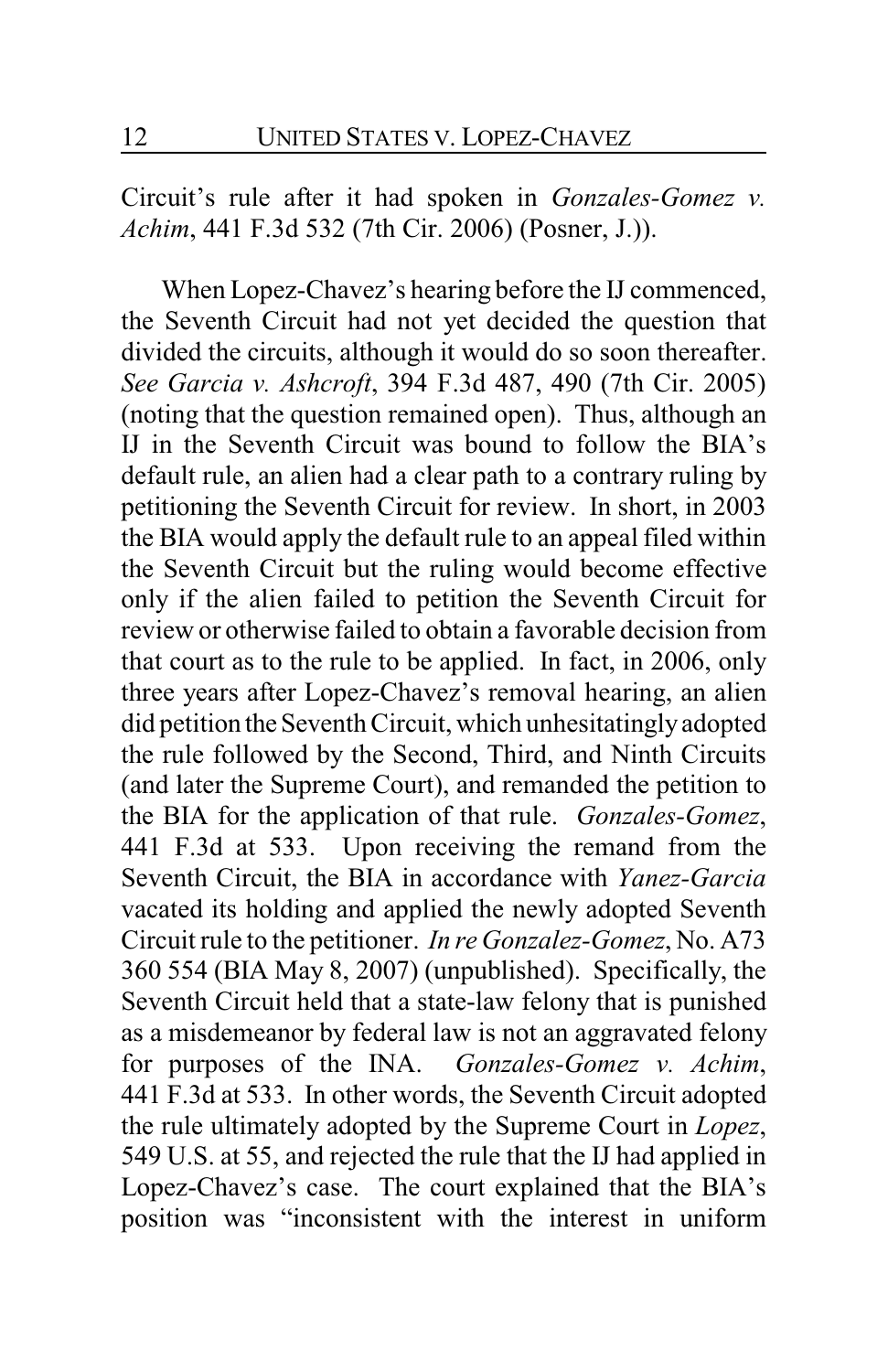standards for removal, and is inconsistent with the legislative history." *Gonzales-Gomez*, 441 F.3d at 533. "Allowing [relief] to depend on how severely a particular state punishes drug crimes," the Seventh Circuit said, "would have the paradoxical result of allowing states, in effect, to impose banishment from the United States as a sanction for a violation of state law." *Id.* at 535.

The Missouri statute of conviction covers conduct that falls within both the felony and misdemeanor provisions of the Controlled Substances Act. Under the rule adopted by the Seventh Circuit when it first decided the issue in 2006, convictions such as Lopez-Chavez's constituted aggravated felonies for the purposes of the INA only if they were punishable as felonies under federal law.**<sup>5</sup>** *Gonzales-Gomez*, 441 F.3d at 533. Also, under the then-applicable rules of the BIA, the BIA was required to apply the Seventh Circuit's rule to the petitioner in the case in which the rule was first announced and to all subsequent petitioners. Thus, had Lopez-Chavez's counsel challenged the IJ's ruling regarding the classification of his conviction as an aggravated felony, that ruling almost certainly would have been reversed.

**<sup>5</sup>** Although some circuits held, before being definitively reversed by the Supreme Court under *Moncrieffe v. Holder*, that a conviction under a statute that criminalizes conduct described by both the felony and the misdemeanor provisions of 21 U.S.C. § 841 constituted a felony under the Controlled Substances Act, the Seventh Circuit was not among them. 133 S. Ct. at 1684 n.3. The government does not argue otherwise.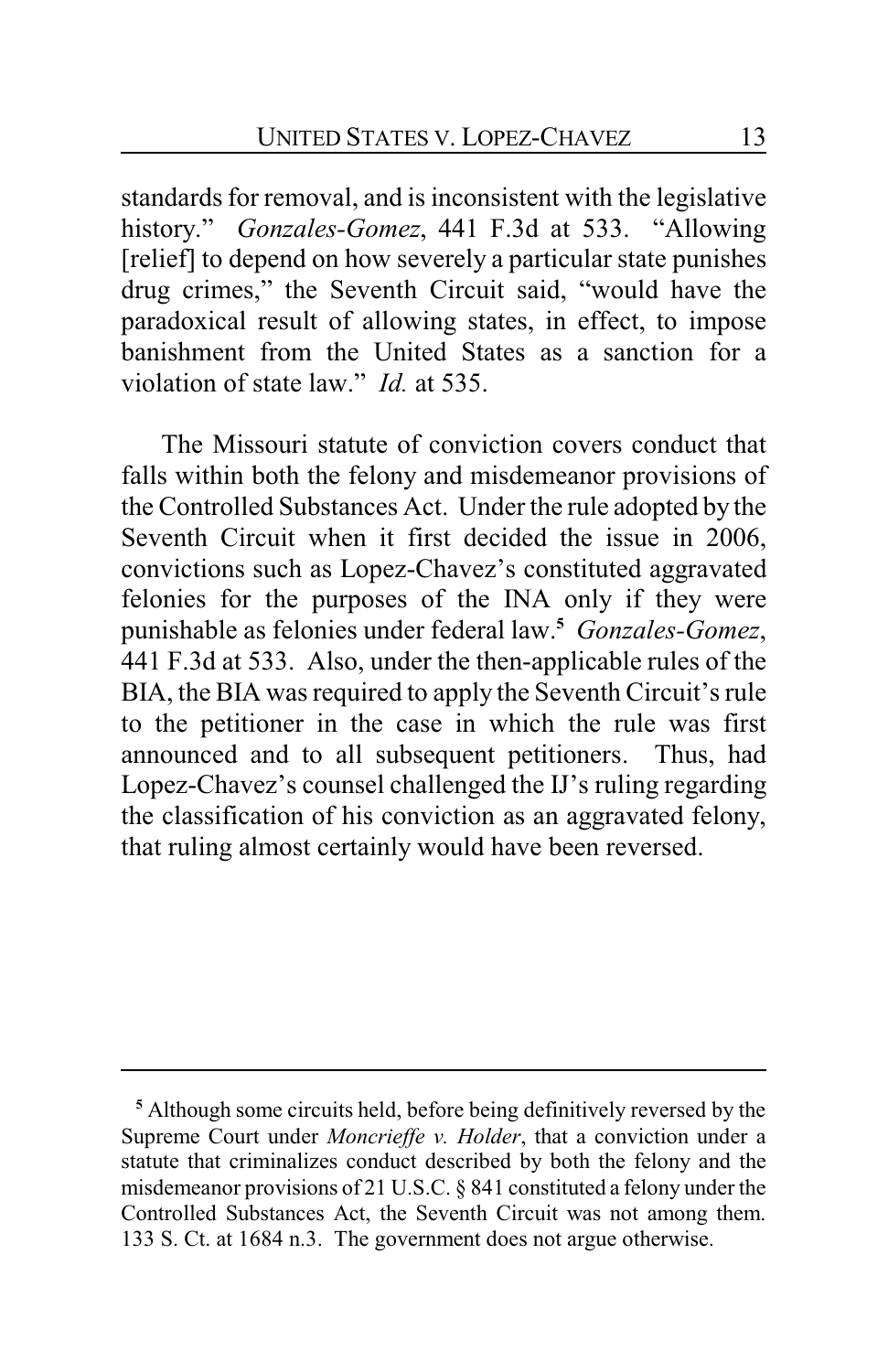#### **B**

#### **1**

A competent immigration attorney would have been aware of *Yanez-Garcia*, 23 I. & N. Dec. 390, one of the few precedential decisions ever issued by the BIA on the precise question of when a state drug offense may be considered to be an aggravated felony under the INA. That decision explicitly states that the BIA will defer to "applicable circuit authority" on the issue. *Id.* at 396. A competent immigration attorney would, moreover, have determined following minimal research that the question was an open one in the Seventh Circuit. In the face of such a clear basis for appealing Lopez-Chavez's removal order, no competent attorney would have conceded that his conviction was for an aggravated felony under the INA, and no competent attorney would have failed to appeal to the BIA and then petition the Seventh Circuit to answer the dispositive open question. Lopez-Chavez's attorney inexcusably failed in both of these ways: he erroneouslyconceded Lopez-Chavez's removability and failed to pursue appellate proceedings that the BIA had announced could result in a holding that Lopez-Chavez's conviction did not constitute a removable offense. These two actions on counsel's part alone unquestionably constituted ineffective assistance, although we note that, in addition, counsel first reserved the right to appeal and then failed to do so without advising Lopez-Chavez of his rights or discussing the possibility of an appeal with him.

There is no constitutional right to counsel in deportation proceedings, but due process must be accorded under the Fifth Amendment. *Dearinger ex rel. Volkova v. Reno*, 232 F.3d 1042, 1045 (9th Cir. 2000). To establish ineffective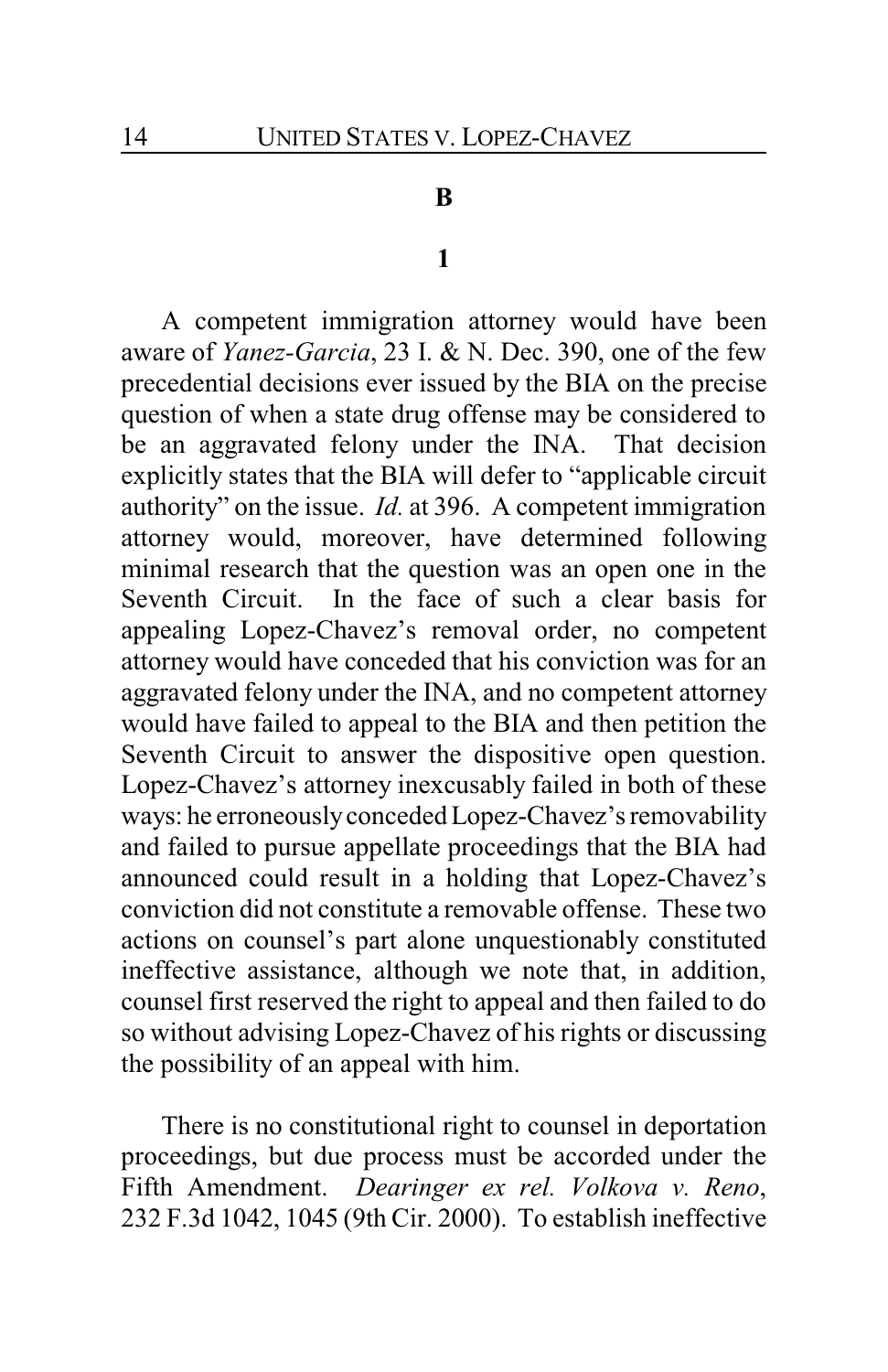assistance of counsel in immigration proceedings in violation of the right to due process, a petitioner must show (1) that "the proceeding was so fundamentally unfair that the alien was prevented from reasonably presenting his case," and (2) prejudice. *Lin v. Ashcroft*, 377 F.3d 1014, 1023 (9th Cir. 2004) (quoting *Lopez v. INS*, 775 F.2d 1015, 1017 (9th Cir. 1985)).

An alien's "right to a full and fair presentation of his claim include[s] the right to have an attorney who would present a viable legal argument on his behalf supported by relevant evidence, if he could find one willing and able to do so." *Id.* at 1025. In cases in which an attorney did not make a considered determination as to the viability of arguments that would benefit an alien, we have held that the alien received ineffective assistance. In *Santiago-Rodriguez v. Holder*, 657 F.3d 820, 835 (9th Cir. 2011), we found an attorney to be ineffective where she did not have "sufficient knowledge of the facts to make a strategic judgment based on the plausible statutory interpretations." In *Mohammed v. Gonzales*, 400 F.3d 785, 794 (9th Cir. 2005), an attorney's failure to raise female genital mutilation as part of an asylum claim was found to be ineffective. We have also found failure to perform legal research to be ineffective performance by an attorney. In *Lin*, the attorney's "lack of preparation prevented her from researching and preparing basic *legal* arguments fundamental to the asylum claim." 377 F.3d at 1024. Similarly, the Third Circuit held that counsel may have been ineffective when, among other errors, he "had not done enough research to know of the impending [CAT] treaty, let alone whether it would apply to [his client's] claim." *Rranci v. Att'y Gen. of U.S.*, 540 F.3d 165, 175 (3d Cir. 2008). The BIA, too, has found ineffective assistance of counsel and allowed the withdrawal of a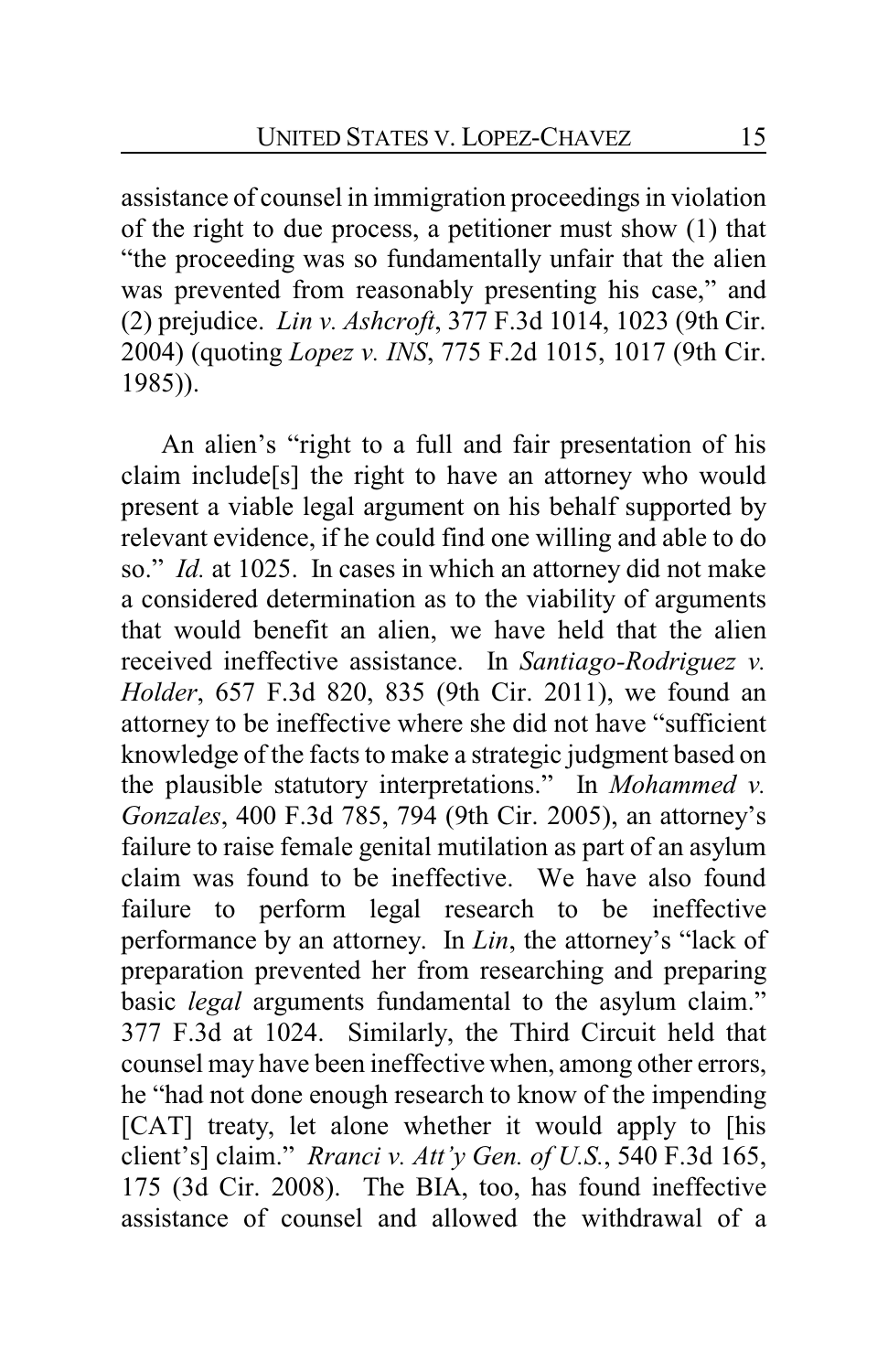concession where an attorney conceded removability after "failing to research and advise a client that there [was] no sound basis for the charges." *In re Shafiee*, No. A24 107 368, 2007 WL 1168488, at \*1 (BIA Mar. 2, 2007) (unpublished).

Here, it is evident that Lopez-Chavez's counsel failed to do the minimal research that would have allowed him to acquire an understanding of immigration proceedings and would have revealed the key precedential BIA decision concerning the ground for Lopez-Chavez's removability, *Yanez-Garcia*. Although, in the colloquy with the IJ, counsel appeared to begin by conceding the charge "in part" and denying it "in part"—an illogical response to the charge—he almost immediately conceded the charge in full when the IJ pointed out to him that there was no concession to be made only in part. Counsel then acknowledged without pause, and without cause, that the IJ was correct and made his unqualified concession. Moreover, the remainder of the colloquy with the IJ showed counsel's utter lack of understanding of the nature of immigration proceedings.**<sup>6</sup>** Here, as a result of counsel's erroneous and uninformed concession that Lopez-Chavez was removable and of his failure to pursue that open question (in the Seventh Circuit) through the available appellate fora, Lopez-Chavez was prevented from "reasonably presenting his case." *Lin*, 377 F.3d at 1023.

The government has not suggested, nor have we discovered, any strategic or tactical reason why Lopez-

**<sup>6</sup>** Lopez-Chavez's attorney showed a profound and fundamental lack of understanding ofimmigration proceedings by, for instance, filing a motion to reopen before the removal hearing had taken place or the removal order had been issued.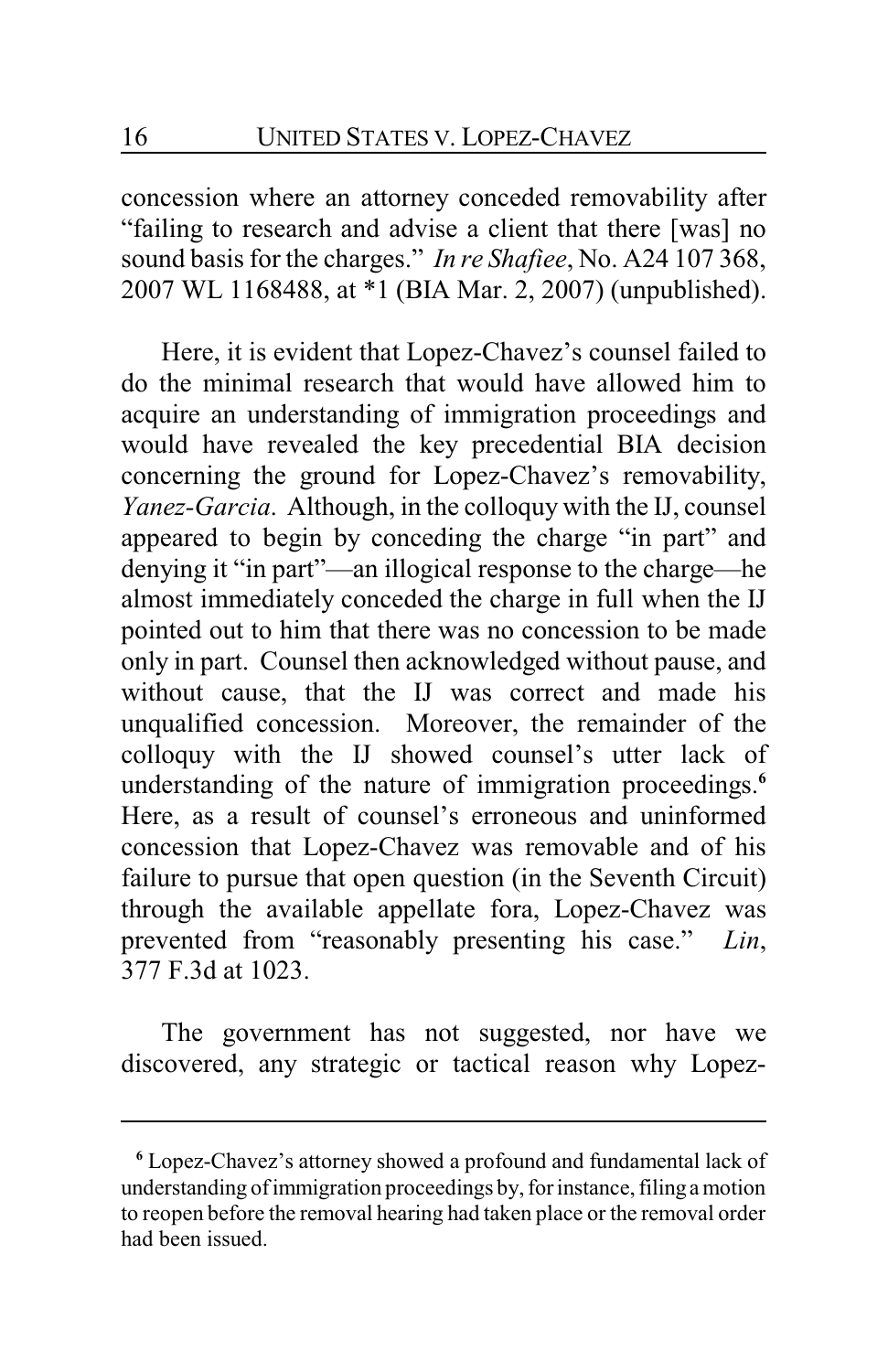Chavez's counsel would have conceded that Lopez-Chavez was convicted of an aggravated felony under the INA and thereby ensured his client's swift removal. *See Singh v. Holder*, 658 F.3d 879, 886 (9th Cir. 2011) ("It is nigh impossible to imagine how a competent attorneywould make a conscious decision to pursue a course leading to certain failure, when faced with several paths to success."). Nothing in the transcript or in the record suggests that this was a strategic or tactical decision, let alone an informed one. Counsel's concession of Lopez-Chavez's removability was particularly grave because it amounted to counsel "giv[ing] up 'the only defense available.'" *Knowles v. Mirzayance*, 129 S. Ct. 1411, 1422 (2009). The "serious consequences of the admission . . . were as clear then as they are now." *Santiago-Rodriguez*, 657 F.3d at 835.

The government argues that it is not ineffective assistance of counsel to fail to anticipate later decisions of the court. "[A] lawyer cannot be required to anticipate [the court's] decision in [a] later case, because his conduct must be evaluated for purposes of the performance standard of *Strickland* 'as of the time of counsel's conduct.'" *Lowry v. Lewis*, 21 F.3d 344, 346 (9th Cir. 1994) (quoting *Strickland v. Washington*, 466 U.S. 668, 690 (1984)). "A lawyer's zeal on behalf of his client does not require him to file a motion which he knows to be meritless on the facts and the law." *Id.* Here, however, counsel's ineffectiveness did not depend on a later change in law, nor at the time of the removal proceedings was it "meritless." The BIA's governing decision had made clear that the BIA would follow the law of the circuit when a circuit spoke on the issue. Because the Seventh Circuit had not yet spoken, a competent counsel would have pursued that avenue of relief as suggested by the BIA's decision in *Yanez-Garcia*. It was therefore ineffective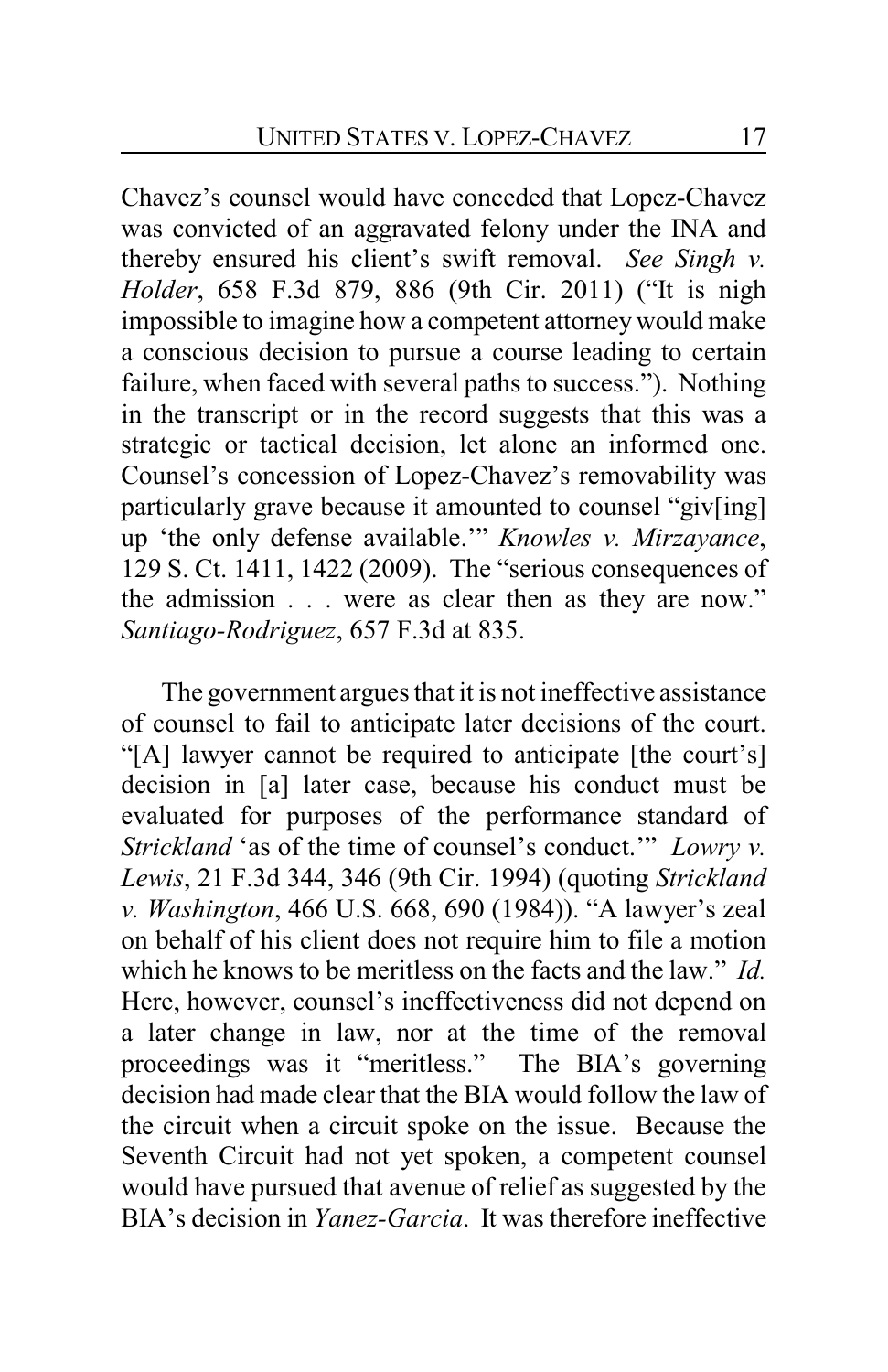for an attorney to fail to pursue the open issue, just as it was ineffective to stipulate that Lopez-Chavez had committed a deportable offense when the question remained open at the time of the concession.

In sum, Lopez-Chavez's counsel's conduct not only "prevented [Lopez-Chavez] from reasonably presenting his case" but rendered the proceedings "fundamentally unfair." *Lin*, 377 F.3d at 1023.

#### **2**

To show ineffective assistance of counsel in immigration proceedings, Lopez-Chavez must show not only, as he has, that his counsel's deficient performance rendered the proceedings fundamentally unfair, but also that counsel's performance resulted in prejudice. *Correa-Rivera v. Holder*, 706 F.3d 1128, 1133 (9th Cir. 2013) (internal quotation marks omitted). "We find prejudice 'when the performance of counsel was so inadequate that it may have affected the outcome of the proceedings.'" *Id.* (quoting *Ortiz v. INS*, 179 F.3d 1148, 1153 (9th Cir. 1999)). Here, we have unusually clear evidence of what the outcome of Lopez-Chavez's case would have been had he received effective assistance of counsel. As explained above, less than three years after Lopez-Chavez was ordered removed, the Seventh Circuit, in a case posing the issue that was decisive in Lopez-Chavez's case, decided the open question and adopted the rule previously announced by the Second, Third, and Ninth Circuits—a rule under which Lopez-Chavez would have been found ineligible for removal. *Gonzales-Gomez v. Achim*, 441 F.3d 532, 533 (7th Cir. 2006). It follows that, had counsel presented the Seventh Circuit with the question of which rule to adopt, Lopez-Chavez's order of removal would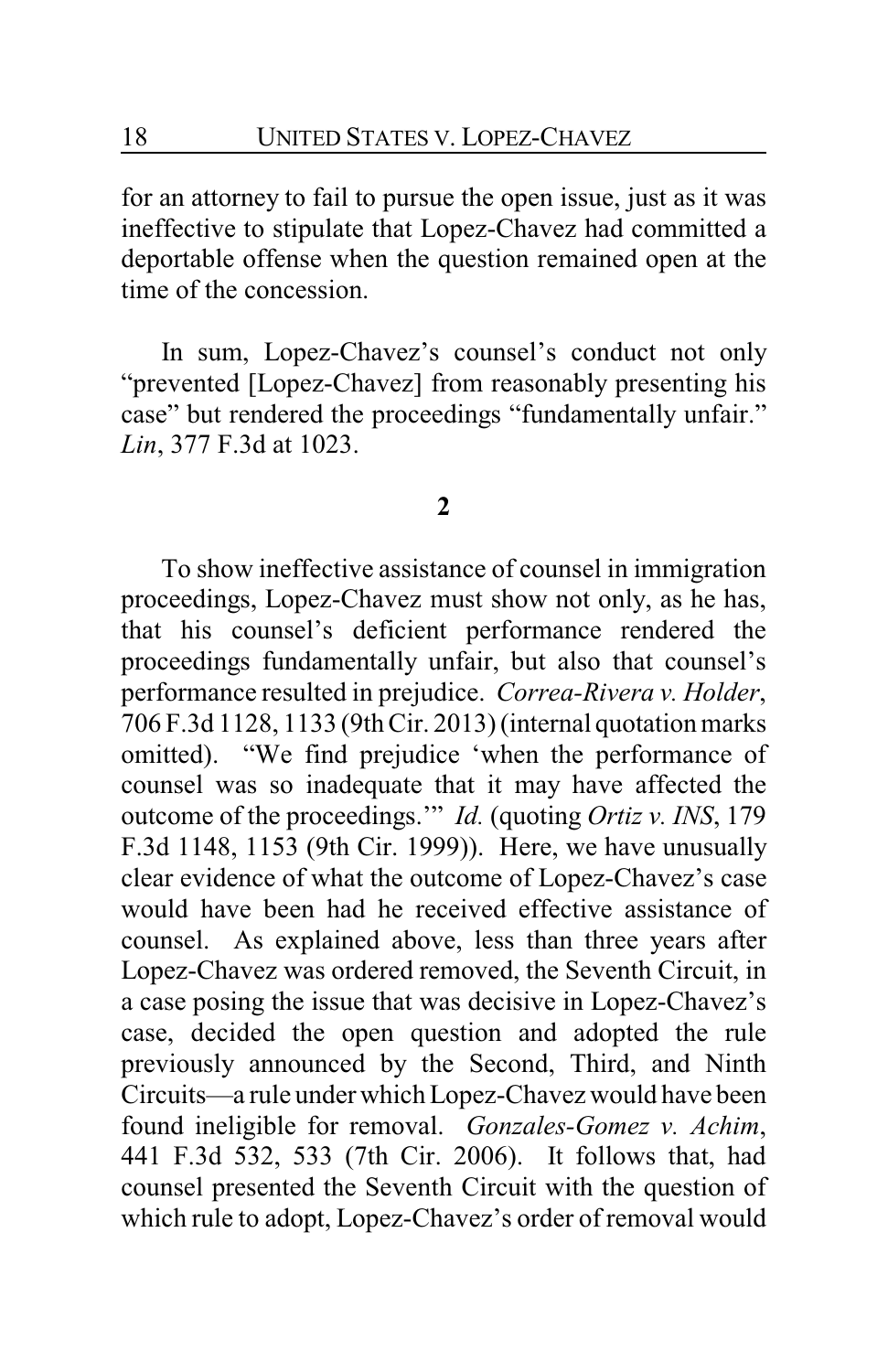have been held unlawful and would not have gone into effect.**<sup>7</sup>** Thus, Lopez-Chavez's counsel's ineffectiveness not only may have affected, but actually did, "affect[] the outcome of the proceedings."

We thus conclude that Lopez-Chavez has shown ineffective assistance of counsel in his immigration proceedings in violation of his right to due process, as well as the requisite prejudice.

## **C**

Because Lopez-Chavez received ineffective assistance of counsel in his immigration proceedings in violation of due process, and was prejudiced thereby, he has necessarily established that for the purposes of the collateral attack on his removal, "the entry of the order [of removal] was

**<sup>7</sup>** Similarly, if the modified categorical approach had been used, Lopez-Chavez would easily have shown that the ineffective assistance "may have affected the outcome of the proceedings." *Correa-Rivera*, 706 F.3d at 1133. It is clear from the record that the documents that may be considered under the modified categorical approach do not establish "that the offense involved either remuneration or more than a small amount of marijuana." *Moncrieffe v. Holder*, 133 S. Ct. 1678, 1693 (2013). We reject the government's contention that the federal misdemeanor exception for "distributing a small amount of marihuana for no remuneration," 21 U.S.C. § 841(b)(4), applies only to distribution and not to possession with intent to distribute, Lopez-Chavez's crime of conviction. Lopez-Chavez and the Third Circuit are correct that this distinction leads to absurd results insofar as "it is impossible to conceive of a case in which someone could distribute a drug but not, at least for an instant, actually or constructively possess the drug with intent to distribute," and thus "every defendant who fell under Section 841(b)(4) would also be excluded from it by virtue of the fact that he or she also necessarily possessed the marijuana in the act of distributing it." *Wilson v. Ashcroft*, 350 F.3d 377, 382 n.4 (3d Cir. 2003).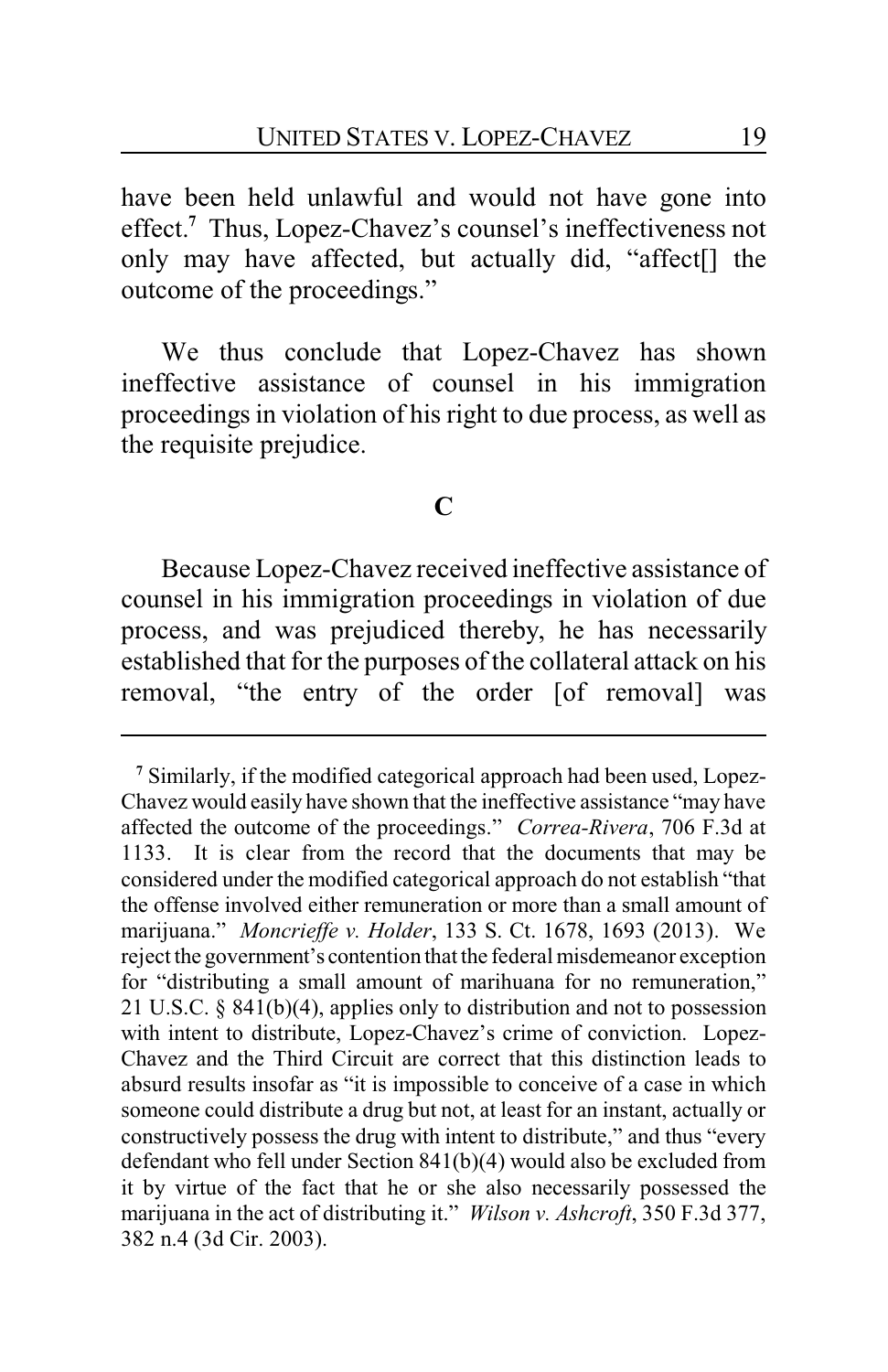fundamentally unfair," thus meeting the principal statutory requirement under 8 U.S.C. § 1326(d). *United States v. Ubaldo-Figueroa*, 364 F.3d 1042, 1048 (9th Cir. 2004) . The remaining two requirements for a collateral attack are procedural: a defendant must show (1) that he "exhausted any administrative remedies that may have been available to seek relief against the order," and (2) that the removal proceedings "deprived [him] of the opportunity for judicial review." *Id.* at 1048 n.6 (quoting 8 U.S.C. § 1326(d)(1)–(2)). Just as it rendered the proceeding fundamentally unfair, counsel's ineffectiveness also caused Lopez-Chavez's failure to exhaust administrative remedies and deprived him of his opportunity for judicial review. *United States v. Gonzalez-Villalobos*, 724 F.3d 1125, 1131 n.9 (9th Cir. 2013); *see also United States v. Cerna*, 603 F.3d 32, 35 (2d Cir. 2010). The government's principal argument in response is that Lopez-Chavez cannot rely on ineffective assistance of counsel because he failed to comply with *Matter of Lozada*, 19 I. & N. Dec. 637 (BIA 1988). Assuming arguendo that *Lozada* is applicable to proceedings under 8 U.S.C. § 1326, the rule would in any event be of no effect here. The *Lozada* requirements need not be applied where the ineffective assistance of counsel is "clear and obvious" from the record, as it is here. *Hernandez-Mendoza v. Gonzales*, 537 F.3d 976, 978 (9th Cir. 2007) (quoting *Rodriguez-Lariz v. INS*, 282 F.3d 1218, 1227 (9th Cir. 2002)). Thus, Lopez-Chavez satisfies all three requirements necessary to sustain a